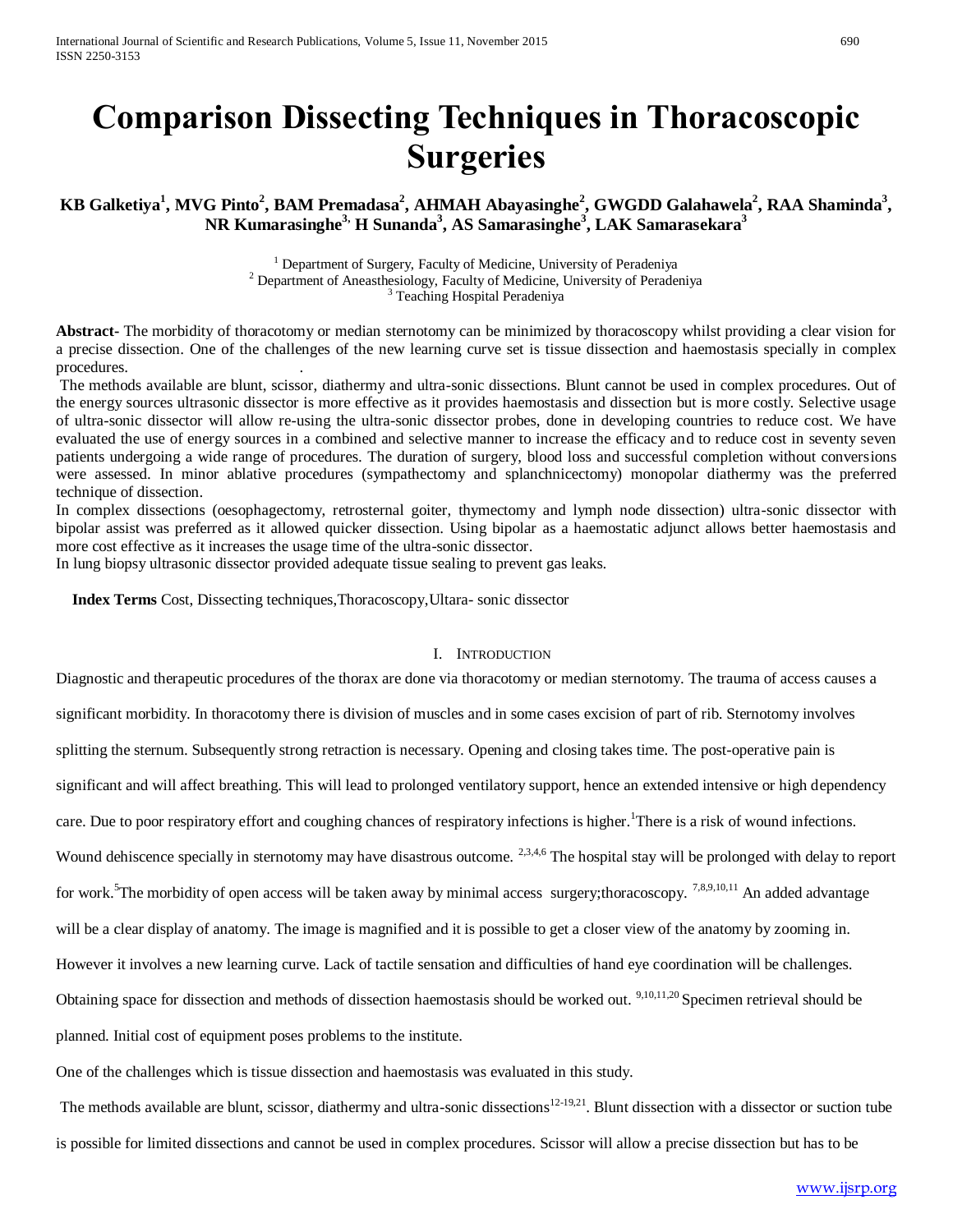combined with a haemostatic adjunct, best being bipolar diathermy<sup>16,21</sup>. Monopolar diathermy provides a precise dissection but is less haemostatic<sup>17,21</sup>. Compared to these methods ultrasonic dissector is more effective as it provides haemostasis and dissection but is more costly<sup>13,14,15,18,19,21</sup>. Bipolar diathermy can be used for additional haemostasis along with the ultra-sonic dissector  $14,21$ . Using bipolar diathermy along with ultra-sonic dissector may allow better haemostasis and longer usage of ultrasonic dissector probes<sup>21</sup>.. Reusing the ultra-sonic dissector probes, done in developing countries is cost-effective as the probes are expensive $2<sup>1</sup>$ .

| Technique         | Quality of dissection | Haemostasis         | Cost of instrument |
|-------------------|-----------------------|---------------------|--------------------|
| Blunt             | Limited               | <b>Nil</b>          | Low                |
|                   |                       |                     |                    |
| Scissor           | Precise and quick     | <b>Nil</b>          | 120,000 LKR        |
| Monopolar         | Precise and quick     | Minimal             | 50,000 LKR         |
| diathermy         |                       |                     |                    |
| <b>Ultrasonic</b> | Precise and           | Provides; depend on | 490,000 LKR        |
| dissector         | intermediate          | vessel size         |                    |

**Table 1 - Comparison of the** 

**techniques of dissection and the cost<sup>21</sup> .**

The cost shown for monopolar diathermy and ultrasonic dissector are those for the working instrument only, which has a wear and tear, specially for more costly ultrasonic probes. The diathermy machine and the ultrasonic dissector machines cost about 3 million LKR but are long durable.

An evaluation was done of the efficacy of ultra-sonic dissector for tissue dissection in comparison with scissor and monopolar diathermy. This evaluation is important as selective use of ultra-sonic dissector is more cost effective.

## II.PATIENTS AND METHODS

An analysis was done on the usage of ultra-sonic dissector comparing that of scissor and monopolar diathermy in a wide range of procedures. The time of dissection and blood loss were evaluated. The procedures performed were oesophagectomy, thoracic lymph node biopsy, thymectomy, resection of retrosternal goiter, thoracic sympathectomy, splanchnicectomy and lung biopsy.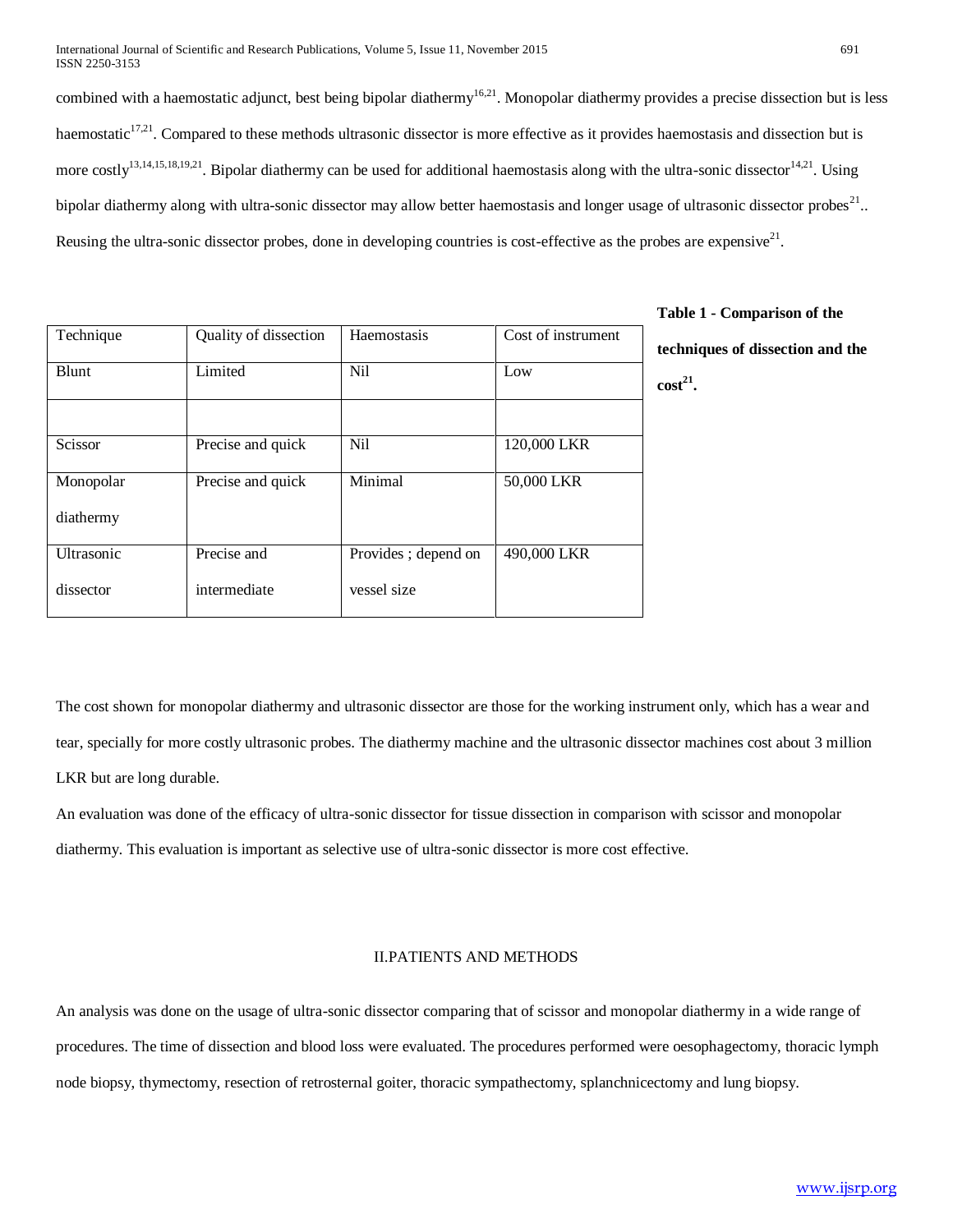## III.RESULTS

A total number of seventy seven patients underwent thoracoscopic procedures (Table 2)

## **Table 2-Procedure and number of patients**

| <b>Procedure</b>        | <b>Number of patients</b> |
|-------------------------|---------------------------|
| oesophagectomy          | 20                        |
| Lymph node biopsy       | 09                        |
| Thymectomy              | 10                        |
| Retrosternal goitre     | 03                        |
| Thoracic symphathectomy | 10                        |
| splachnicectomy         | 14                        |
| Lung biopsy             | 11                        |

**Table 3- Dissecting techniques, duration, blood loss in oesophagectomy, Lymph node biopsy, Thymectomy and retrosternal goiter.**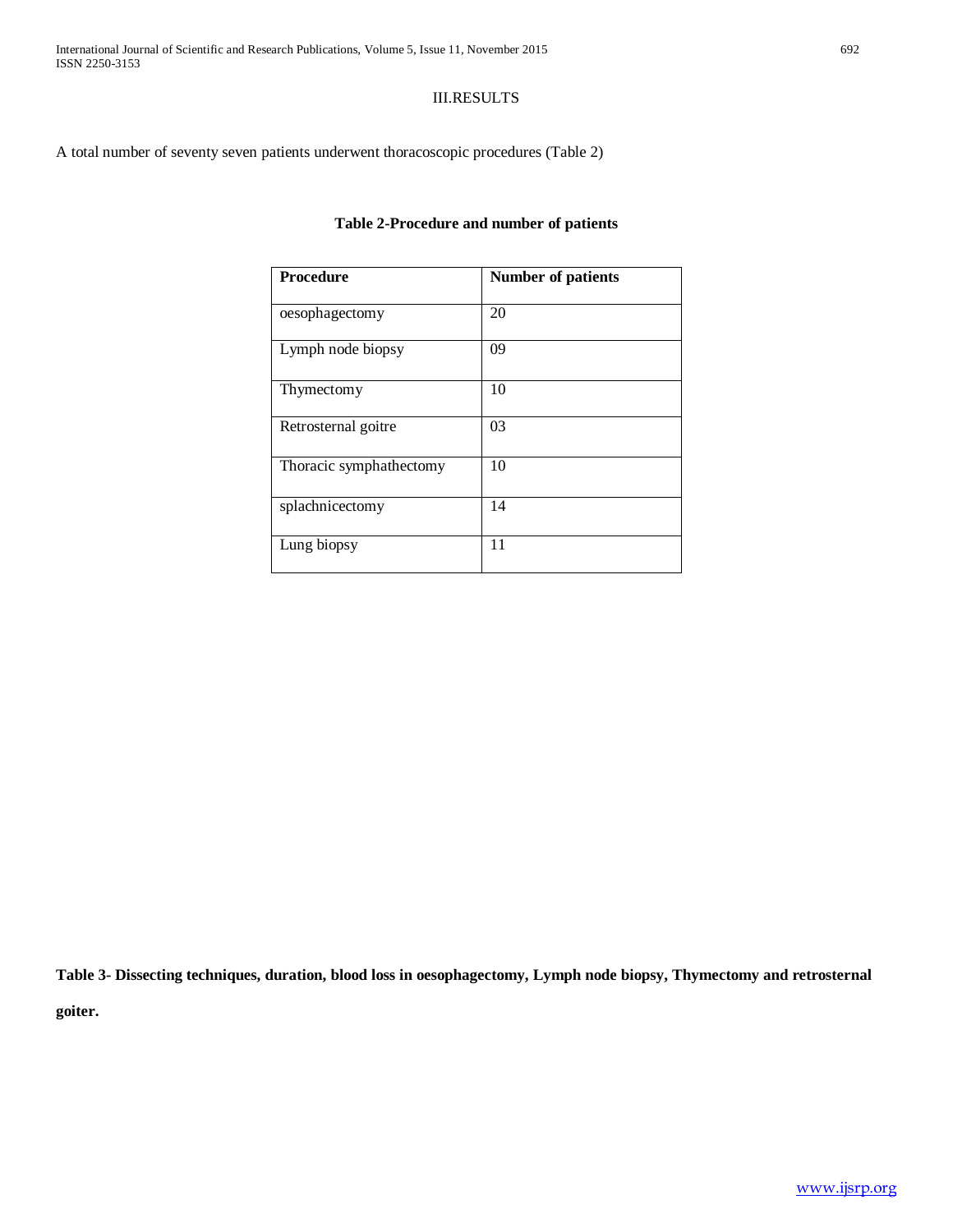| Procedure           | Patient number /Bipolar and | Patient number/ Ultrasonic |
|---------------------|-----------------------------|----------------------------|
|                     | scissor                     | dissector and bipolar      |
|                     | / Average time / Average    | / Average time / Average   |
|                     | blood loss                  | blood loss                 |
| oesophagectomy      | 6 patients                  | 14 patients                |
|                     | 180 min                     | $120 \text{ min}$          |
|                     | 110 ml                      | $100$ ml                   |
| Lymph node biopsy   | 4 patients                  | 5 patients                 |
|                     | $90 \text{ min}$            | $50 \text{ min}$           |
|                     | insignificant               | Insignificant              |
| Thymectomy          |                             | 10 patients                |
|                     |                             | 150 min                    |
|                     |                             | $100$ ml                   |
| Retrosternal goiter |                             | 3 patients                 |
|                     |                             | 180 min                    |
|                     |                             | $90 \text{ ml}$            |

# **Table 4 - Dissecting techniques, duration, blood loss in sympathectomy, splanchnicectomy and lung biopsy**

| Procedure | Number of patients equipment  | Number of patients /                          |  |
|-----------|-------------------------------|-----------------------------------------------|--|
|           | / Dissecting / Average time / | Dissecting equipment $\overline{\phantom{a}}$ |  |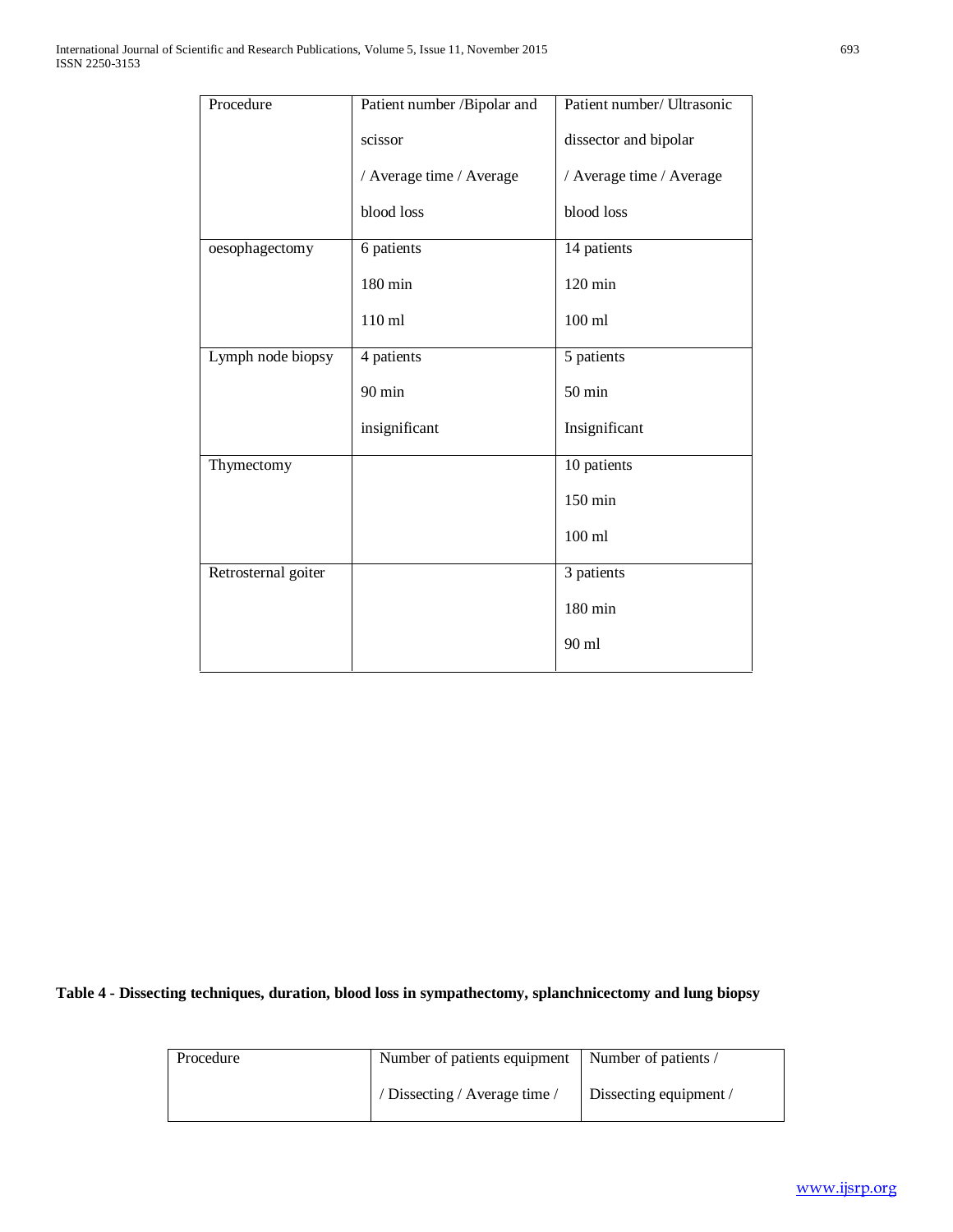|                              | Average blood loss         | Average time /             |
|------------------------------|----------------------------|----------------------------|
|                              |                            | Average blood loss         |
| Thoracic sympathectomy       | 2 patients                 | 8 patients                 |
|                              | Ultrasonic dissector and   | Monopolar diathermy        |
|                              | monopolar diathermy        | 45 min                     |
|                              | $50$ min                   | Blood loss- not measurable |
|                              | Blood loss- not measurable |                            |
| Splanchnicectomy (bilateral) |                            | 14 patients                |
|                              |                            | Monopolar diathermy        |
|                              |                            | 25 min/ per side           |
|                              |                            | Blood loss- not measurable |
| Lung biopsy                  | 11 patients                |                            |
|                              | Ultrasonic dissector and   |                            |
|                              | scissor                    |                            |
|                              | $10 \text{ min}$           |                            |
|                              | Blood loss- not measurable |                            |

## IV.DISCUSSION

Prior to availability of ultra-sonic dissector, bipolar diathermy and scissor were used to dissect in oesophagectomy and lymph node biopsy, which were the initial thoracoscopic procedure done in our unit. Once ultrasonic dissector was available the dissections were performed using this and bipolar diathermy. The time of dissection was less for ultra-sonic dissector and bipolar compared to bipolar and scissor with comparable blood loss. Using ultra-sonic dissector with bipolar diathermy to assist haemostasis allows better haemostasis and reduces the usage time of ultra-sonic dissector which is cost-effective.

With this observation thymectomy and retro-sternal goiter were performed using ultra-sonic dissector with bipolar assistance. For larger veins; azygous and thymic clips were used.

Sympathectomy and splanchnicectomy involves opening of mediastinal pleura and ablation of nerve trunks. The initial ablative procedure done in our unit was sympathectomy which was done using ultrasonic dissector and monopolar diathermy. As this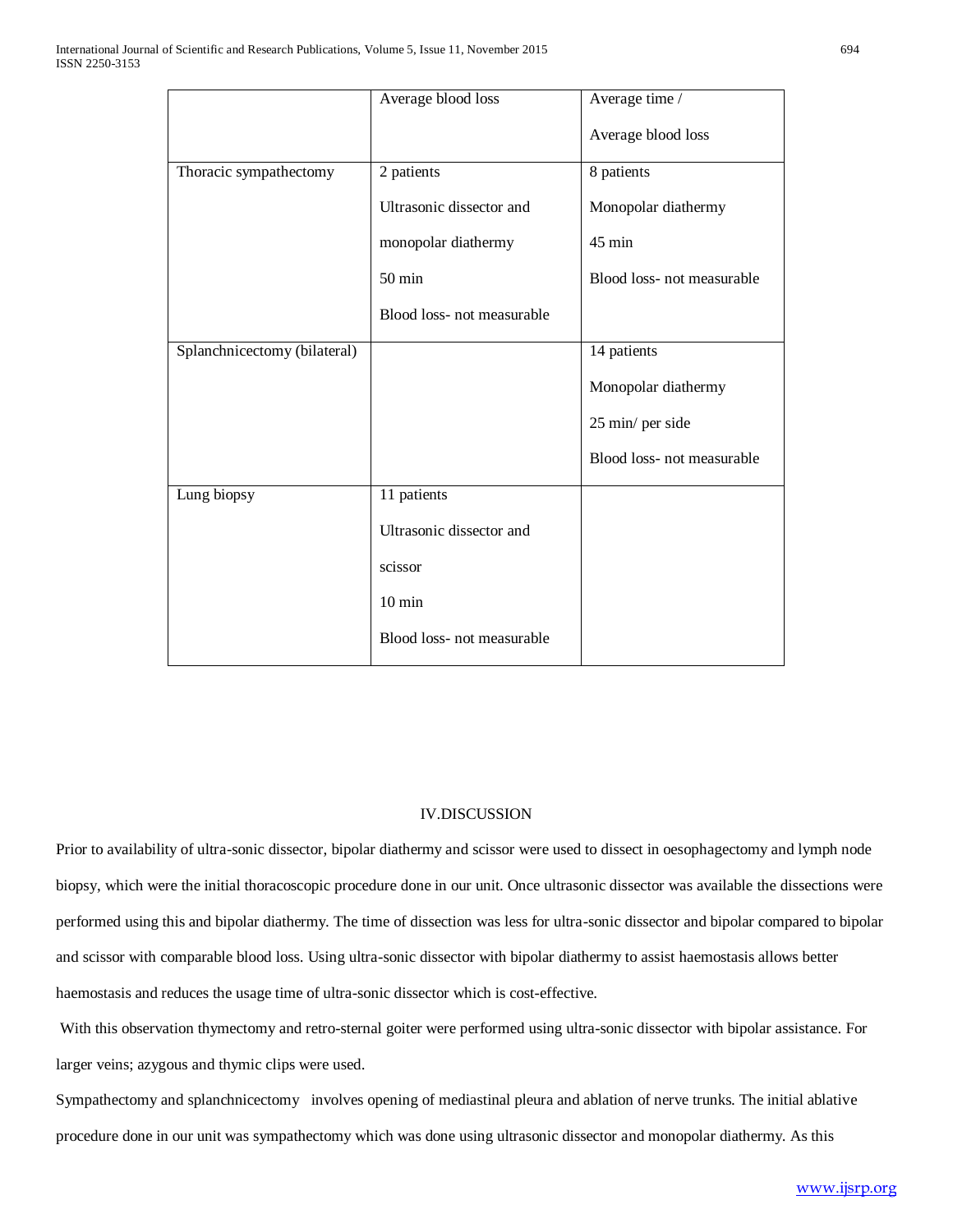International Journal of Scientific and Research Publications, Volume 5, Issue 11, November 2015 695 ISSN 2250-3153

procedure doesn't involve dissecting any vascular tissues after the first two patients all sympathectomies and splanchnicectomies were

done with monopolar diathermy which can also be done quicker than ultra-sonic dissector.

In lung biopsy a small sample of lung tissue is obtained from the surface of lung. This was done using ultrasonic dissector to seal off

lung parenchyma and then divide with scissor. The sealing with ultra-sonic dissector was adequate to prevent gas leaks.

## V. CONCLUSION

In minor ablative procedures (sympathectomy and splanchnicectomy) monopolar diathermy was the preferred technique of dissection.

In complex dissections(oesophagectomy, retrosternal goiter, thymectomy and lymph node dissection) ultra-sonic dissector with

bipolar assist was preferred as it allowed quicker dissection. Using bipolar as a haemostatic adjunct allows better haemostasis and

more cost effective as it increases the usage time of th ultra-sonic dissector

In lung biopsy ultrasonic dissector provided adequate tissue sealing to prevent gas leaks.

#### REFERENCES

- 1. [Findik G,](http://www.ncbi.nlm.nih.gov/pubmed?term=Findik%20G%5BAuthor%5D&cauthor=true&cauthor_uid=18414878) [Gezer S,](http://www.ncbi.nlm.nih.gov/pubmed?term=Gezer%20S%5BAuthor%5D&cauthor=true&cauthor_uid=18414878) [Sirmali M,](http://www.ncbi.nlm.nih.gov/pubmed?term=Sirmali%20M%5BAuthor%5D&cauthor=true&cauthor_uid=18414878) [Turut H,](http://www.ncbi.nlm.nih.gov/pubmed?term=Turut%20H%5BAuthor%5D&cauthor=true&cauthor_uid=18414878) [Aydogdu K,](http://www.ncbi.nlm.nih.gov/pubmed?term=Aydogdu%20K%5BAuthor%5D&cauthor=true&cauthor_uid=18414878) [Tastepe I,](http://www.ncbi.nlm.nih.gov/pubmed?term=Tastepe%20I%5BAuthor%5D&cauthor=true&cauthor_uid=18414878) [Karaoglanoglu N,](http://www.ncbi.nlm.nih.gov/pubmed?term=Karaoglanoglu%20N%5BAuthor%5D&cauthor=true&cauthor_uid=18414878) [Kaya S.](http://www.ncbi.nlm.nih.gov/pubmed?term=Kaya%20S%5BAuthor%5D&cauthor=true&cauthor_uid=18414878) Thoracotomies in children. Pediatr Surg Int. 2008  $\overline{Jun:24(6):721-5}.$
- 2. Cohen M, Yaniv Y, Weiss J, Greif J, Gur E, Wertheym E, Shafir R.s Median sternotomy wound complication: the effect of reconstruction on lung function. Ann Plast Surg. 1997 Jul;39(1):36-43.
- 3. Grmoljez PF, Barner HH, Willman VL, Kaiser GC. Major complications of median sternotomy. Am J Surg. 1975 Dec;130(6):679-81.
- 4. Yuen JC, Zhou AT, Serafin D, Georgiade GS. Long-term sequelae following median sternotomy wound infection and flap reconstruction. Ann Plast Surg. 1995 Dec;35(6):585-9.
- 5. McKenna RJ Jr, Benditt JO, DeCamp M, Deschamps C, Kaiser L, Lee SM, Mohsenifar Z,Piantadosi S, Ramsey S, Reilly J, Utz J J Safety and efficacy of median sternotomy versus video-assisted thoracic surgery for lung volume reduction surgery. Thorac Cardiovasc Surg. 2004 May;127(5):1350-60.
- 6. Zacharias A, Habib RH. Factors predisposing to median sternotomy complications. Deep vs superficial infection. Chest. 1996 Nov;110(5):1173-8.
- 7. Mark T jones, Hooper TL Video assisted thoracic surgery in introduction to Minimal Access Surgery BMJ publishing group 1995;62-64
- 8. Cusheri Alfred, Steele RJC Surgical craft and technology in Essential surgical practice 4<sup>th</sup> ed Arnold 1995;45
- 9. Dapri G, Himpens J, Cadière GB. Robot-assisted thoracoscopic esophagectomy with the patient in the prone position. J Laparoendosc Adv Surg Tech A. 2006 Jun;16(3):278-85.
- 10. Shibasaki H, Kinoshita T, Ogata A, Miyazaki M. Thoracoscopic esophagectomy in the prone position.DestroHepatogastroenterology. 2012 Sep;59(118):1840-3
- 11. Rückert JC, Gellert K, Einhäupl K, Müller JM Thoracoscopic thymectomy for treatment of myasthenia gravis Zentralbl Chir. 1998;123(5):506-11.
- 12. Fujioka S, Yoshida K, Okamoto T, Yanaga K. Stapleless laparoscopic splenectomy using harmonic scalpel by 2- step sealing. *Int Surg* 2013; **98**(4):385-7
- 13. A. Cuschieri. A, Shimi. S, Banting S and Vander Velpen. G, Endoscopic ultrasonic dissection for thoracoscopic and laparoscopic surgery, [Operative](http://www.sciencedirect.com/science/journal/10431810)  [Techniques in Otolaryngology-Head and Neck Surgery,](http://www.sciencedirect.com/science/journal/10431810) 1993; 19(1):59-66.
- 14. [David S. Leonard](http://www.sciencedirect.com/science/article/pii/S1043181008000031) an[d Conrad Timon,](http://www.sciencedirect.com/science/article/pii/S1043181008000031) Evaluation of the ultracision ultrasonic dissector in head and neck surgery, Journal of society of lapendoscopic surgeons, 1998;2(3): 221–225.
- 15. P. A. Sutton, S. Awad, A. C. Perkins and D. N. Lobo, Comparison of lateral thermal spread using monopolar and bipolar diathermy, the Harmonic Scalpel<sup>TM</sup> and the Ligasure<sup>TM</sup>. British Journal of Surgery, 2010;97: 428–
- 16. [Hye-Yon Cho,](http://www.ncbi.nlm.nih.gov/pubmed/?term=Cho%20HY%5Bauth%5D) [Kong-JuChoi](http://www.ncbi.nlm.nih.gov/pubmed/?term=Choi%20KJ%5Bauth%5D), Young-LanLee, KylieHae-Jin Chang, [Hong-Bae Kim,](http://www.ncbi.nlm.nih.gov/pubmed/?term=Kim%20HB%5Bauth%5D) and [Sung-Ho Park,](http://www.ncbi.nlm.nih.gov/pubmed/?term=Park%20SH%5Bauth%5D) , Comparison of Two Bipolar Systems in Laparoscopic Hysterectomy,Journal of society of lapendoscopic surgeons, 2012;16(3): 456–460.
- 17. [Ibrahim Alkatout,](http://www.ncbi.nlm.nih.gov/pubmed/?term=Alkatout%20I%5Bauth%5D) [ThoralfSchollmeyer,](http://www.ncbi.nlm.nih.gov/pubmed/?term=Schollmeyer%20T%5Bauth%5D) [Nusrat A. Hawaldar,](http://www.ncbi.nlm.nih.gov/pubmed/?term=Hawaldar%20NA%5Bauth%5D) [Nidhi Sharma,](http://www.ncbi.nlm.nih.gov/pubmed/?term=Sharma%20N%5Bauth%5D) and [Liselotte Mettler,](http://www.ncbi.nlm.nih.gov/pubmed/?term=Mettler%20L%5Bauth%5D) Principles and Safety Measures of Electrosurgery in Laparoscopy,Journal of society of lapendoscopic surgeons, 2012;16(1): 130–139.
- 18. Theodore Diamantis , Michael Kontos , AntoniosArvelakis , SpiridonSyroukis , DimitrisKoronarchis , ApostolosPapalois , Emmanuel Agapitos , Elias Bastounis , and Andreas C. Lazaris, Comparison of Monopolar Electrocoagulation, Bipolar Electrocoagulation, Ultracision, and Ligasure, Surgery Today, 2006;36:908–913
- 19. [Mario Morino,](http://www.ncbi.nlm.nih.gov/pubmed/?term=Morino%20M%5Bauth%5D) [Roberto Rimonda,](http://www.ncbi.nlm.nih.gov/pubmed/?term=Rimonda%20R%5Bauth%5D) [Marco EttoreAllaix,](http://www.ncbi.nlm.nih.gov/pubmed/?term=Allaix%20ME%5Bauth%5D) [Giuseppe Giraudo,](http://www.ncbi.nlm.nih.gov/pubmed/?term=Giraudo%20G%5Bauth%5D) and [CorradoGarrone,](http://www.ncbi.nlm.nih.gov/pubmed/?term=Garrone%20C%5Bauth%5D) Ultrasonic Versus Standard Electric Dissection in Laparoscopic Colorectal Surgery, Annals of Surgery, 2005;242(6): 897–901
- 20. ,K.B.Galketiya, V.Pinto and S.M.Bandara, Thoracoscopy: beyond the key hole,The Sri Lanka Journal of Surgery 2014; 32(1): 29-34
- 21. Galketiya KB, Pinto MVG, Kumarasinghe N, Shaminda RAA, Abayasinghe AHMAH, Premadasa BAM, Galahawela GWGDD. Comparison of Ultra-Sonic Dissector with Scissor and Monopolar Diathermy in Complex Laparoscopic surgeris for Tissue Dissection and hemostasis.IAIM,2015;2(10):22-27.

#### **AUTHORS**

**First Author** – KB Galketiya, Department of Surgery, Faculty of Medicine, University of Peradeniya, Sri Lanaka [kbgalketiya@yahoo.com](mailto:kbgalketiya@yahoo.com)

**Second Author** – MVG Pinto, Department of Anaesthesiology, Faculty of Medicine, University of Peradeniya, Sri Lanaka